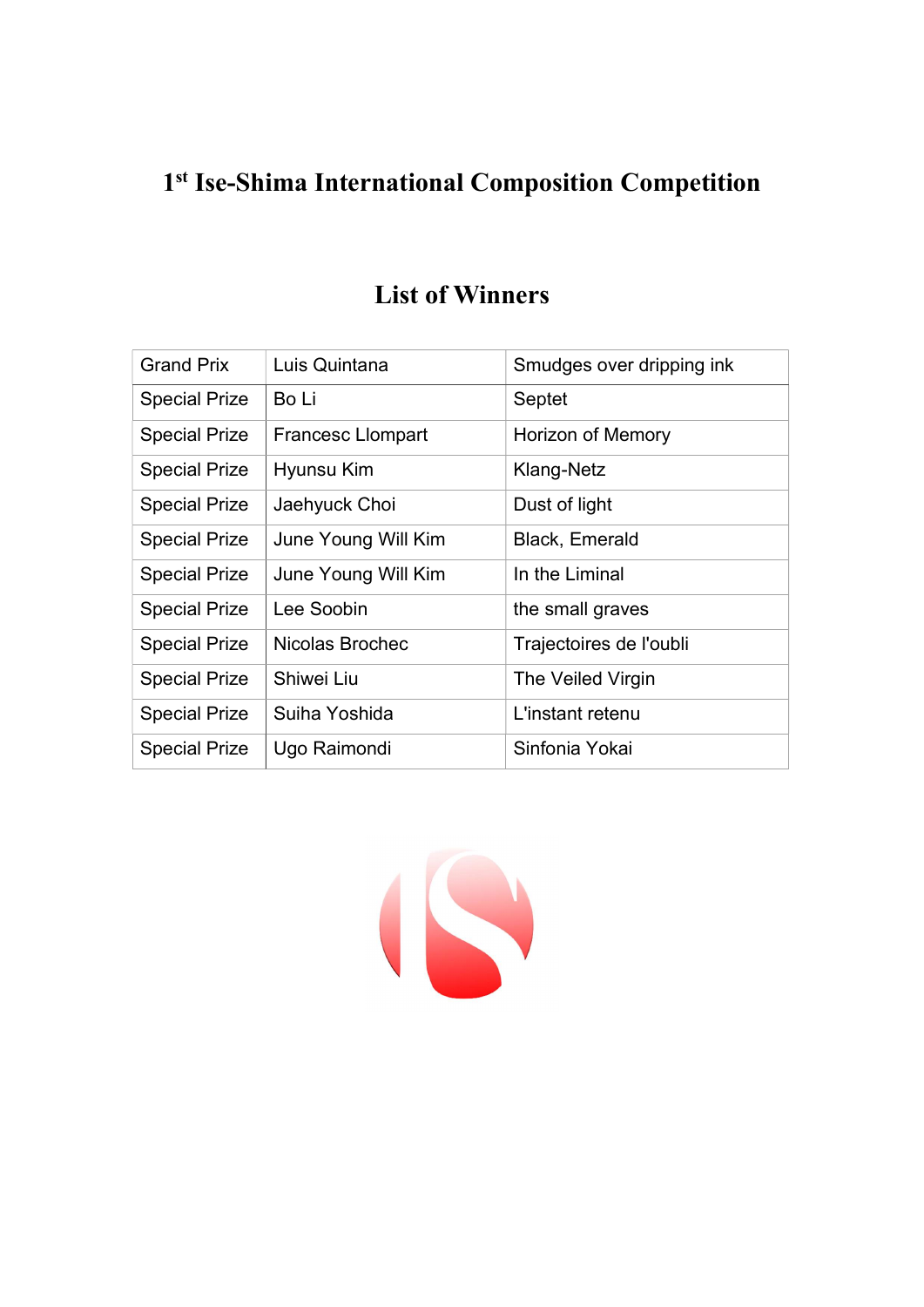

Grand Prix Winner Luis Quintana (Puerto Rico, 1988) instrumental, vocal and electronic music composer

Often inspired by caribbean and african music — where rhythmical pulse and playful figures intermingle with suggested, effaced and disseminated imagery — he seeks a sense of fluidity and purity of material that brings out the expressive and poetic power in music. His music is nourished mostly by literature, poetry, and the visuals arts, and he entertains a quasi-regular reflexion on music thru several writings.

He studied composition with Alfonso Fuentes at the Music Conservatory of Puerto Rico where he was awarded the conservatory's composition award and the Roberto I. Ferdman prize in 2010. He continued his studies in Pairs at the École Normale de Musique supported by the Zaleski Foundation where he received his composition diploma in 2012, and was unanimously awarded the first prize in orchestration (2013) and analysis (2014) at the Schola Cantorum in Paris.

Later, he followed Jean-Luc Hervé's composition course and Yan Maresz' class of new technologies at the conservatory in Boulogne-Billancourt, where he received his diploma with honours in 2016 before integrating the Ircam Cursus (2017 - 2018). He holds a masters degree in composition from the National Conservatory in Pairs (CNSMDP) where he studied with Gérard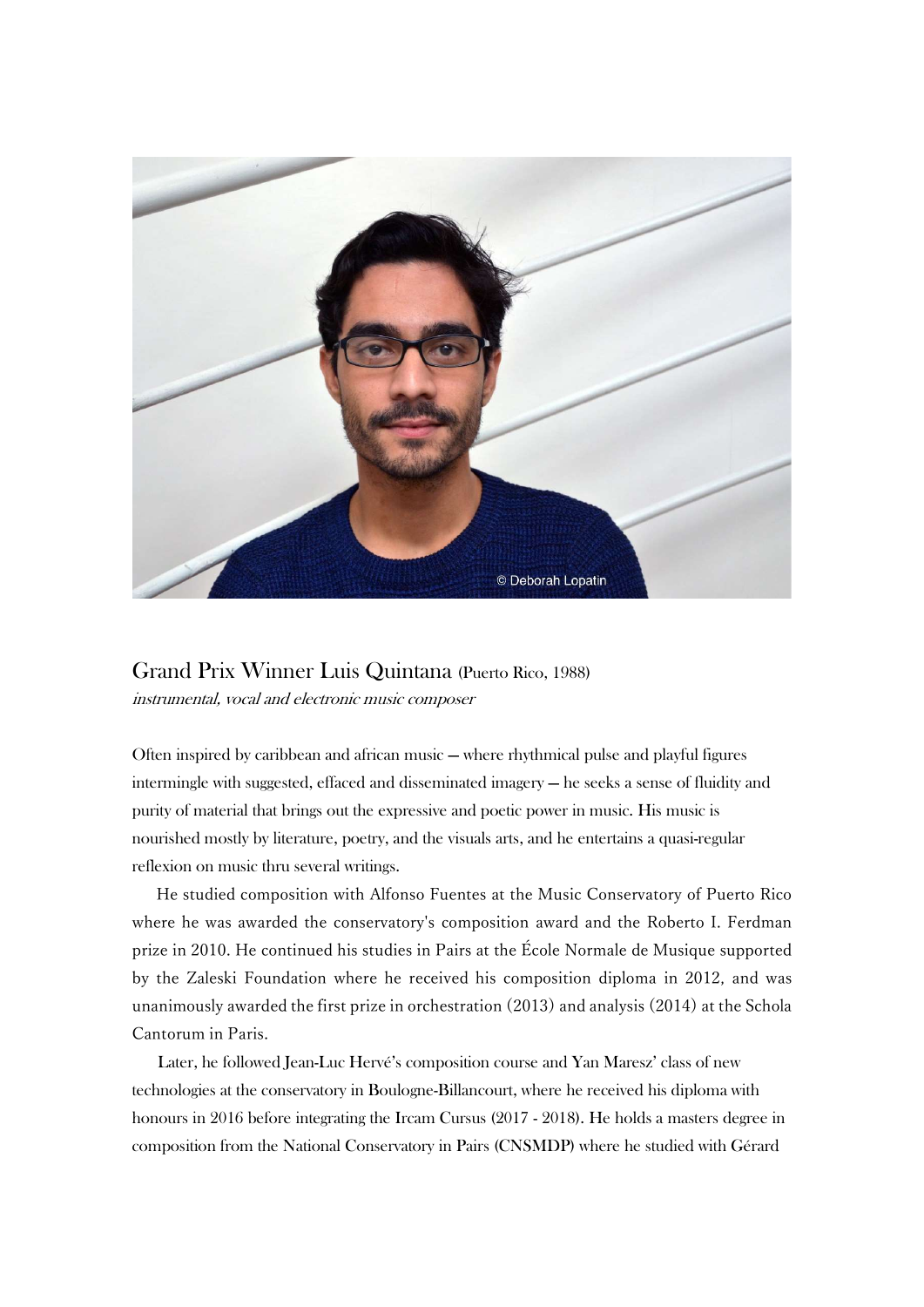Pesson. During this time he was a laureate of the Société Générale Foundation, the Meyer Foundation as well as the France Foundation.

His music has been performed by ensembles like *Ensemble Intercontemporain*, TM+, Orchestre des Lauréats du CNSM, Duo Jeu d'Anches, Studio for New Music Ensemble (among others) and has been played in such festivals like Festival Manifest, Darmstadt Ferienkurse für Neue Musik, Biennale de Musiques Exploratoires, Variations Numériques Stéphanoises, Soirée Sonore at the National Museum of Modern Art in Paris (Centre Pompidou)…

In 2019 - 2020 he was the visiting composer at the *Jean Monnet* University of Saint-Étienne (France) and composer in residence at the Conservatory of Le Mée-sur-Seine (France). Recently he was awarded the first prize at the 'New Classics' International Composition Competition in Moscow (2020), as well as the first prize at the Iannis Xenakis International Electronic Music Competition and the Martirano Award in 2021.

He currently lives and works in Paris and his scores are published by BabelScores.